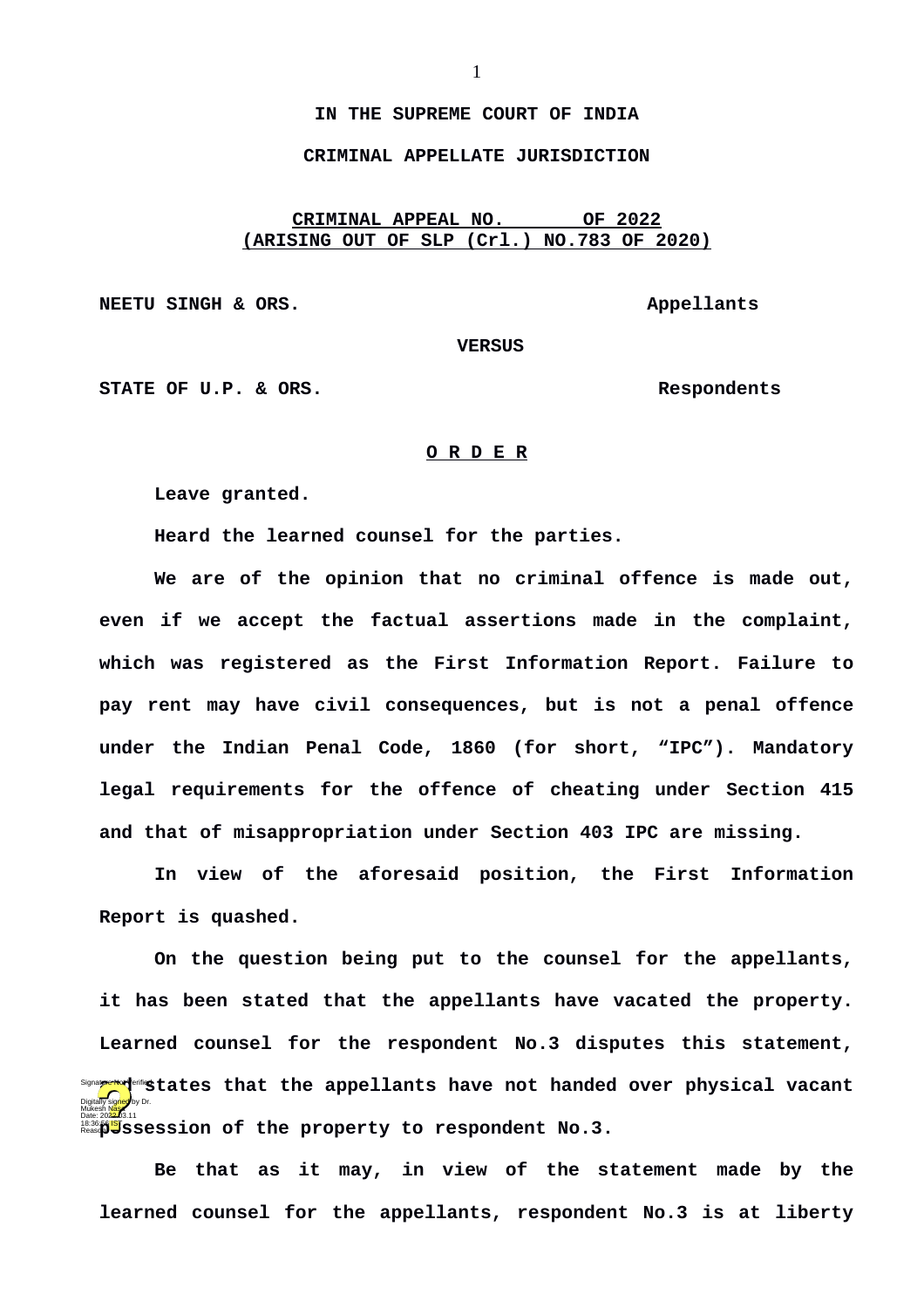**to enter into possession of the property without violating any law.**

**Learned counsel for respondent No.3 states that there are huge arrears of rent which have to be recovered. It will be open to respondent No.3 to take recourse to such civil remedy as is available to him in law.** 

**Recording the above, the impugned order is set aside and the appeal is allowed quashing the First Information Report. The question when the appellant vacated the property and arrears of rent, etc. are left open to be decided in civil proceedings.** 

**All pending applications are also disposed of.** 

**. . . . . . . . . . . . . J. (SANJIV KHANNA)**

**. . . . . . . . . . . . . J. (BELA M. TRIVEDI)**

**NEW DELHI; MARCH 07,2022**